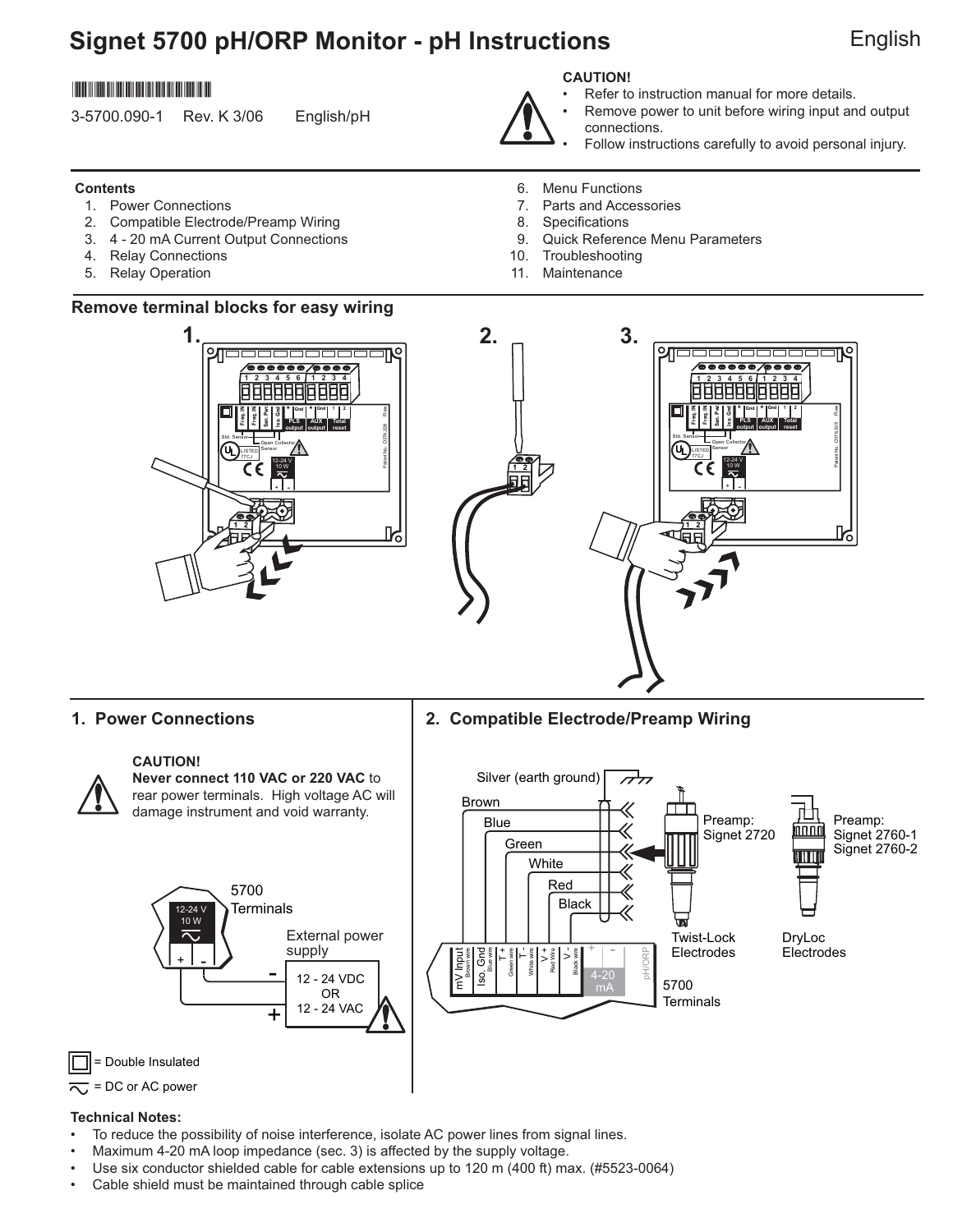## **3. 4-20 mA Current Output Connections**

#### **Technical Notes:**

- 1/8A fuse recommended (customer supplied)
- 4-20 mA output is internally powered (non-isolated), maximum loop impedance 350  $Ω$  with a 12 V instrument supply voltage, 950 Ω with a 24 V instrument supply voltage.

To isolate output and prevent ground loop problems:

- 1. Use monitor device with isolated inputs, or
- 2. Use separate DC supply for 5700 and monitor device, or
- 3. Power 5700 with12 24 VAC step down transformer

## **4. Relay Connections**

Two internal relay contact sets (COM, NO, and NC) may be used for external device control. Front panel LED annunciators indicate the activation status of each relay. Each relay can control up to two devices simultaneously, as shown. Relay operation modes include Low alarm, High alarm, and Proportional Pulse (sec. 5).

Common device connections include:

- Pulse mode metering pump control
- Pulse mode solenoid valve control
- Low or High mode warning lamps
- Low or High mode bells or sirens
- Low or High mode external heavy-duty relay

## **Wiring Example Right**

Device A **IS** powered when relay 2 is de-energized (front panel LED "off"). Power is discontinued when the relay 2 setpoint is reached (front panel LED "on"). Device B **IS NOT** powered when the relay 2 is de-energized. Power is applied after the relay 2 setpoint is reached.

## **5. Relay Operation**





#### **Technical Notes:**

- Maximum relay contact ratings: 5 A @ 30 VDC, 5 A @ 125 VAC, or 3 A @ 250 VAC
- An external heavy-duty relay must be used for devices with surge currents or operating currents that exceed the above specifications.



#### C. Proportional PULSE mode

The proportional pulse relay configuration is primarily designed for metering pump control. The operator is prompted to enter a minimum and maximum pH setpoint and maximum pulse rate for the assigned relay (sec. 6.3G, 6.3H). Relay pulse width is fixed at 130 ms. Refer to the operation examples below.

• Metering pump chemical addition (dry contact activation type required)

#### Example 1 (right):

As the process pH rises above the minimum pulse setpoint (4.00 pH) the relay begins pulsing; triggering the metering pump for chemical addition. As the pH continues to rise, pulsing accelerates proportionally until the maximum programmed pulse rate of 300 pulses/minute and setpoint (10.00 pH) are reached, forcing the process pH back down to intended levels (e.g.  $\leq 4.0$  pH).



## Example 2 (right):

As the process pH falls below the minimum pulse setpoint (10.00 pH) the relay begins pulsing; triggering the metering pump for chemical addition. As the pH continues to decrease, pulsing accelerates proportionally until the maximum programmed pulse rate of 300 pulses/minute and setpoint (4.00 pH) are reached, forcing the process pH back up to intended levels (e.g.  $\geq 10.0$  pH).

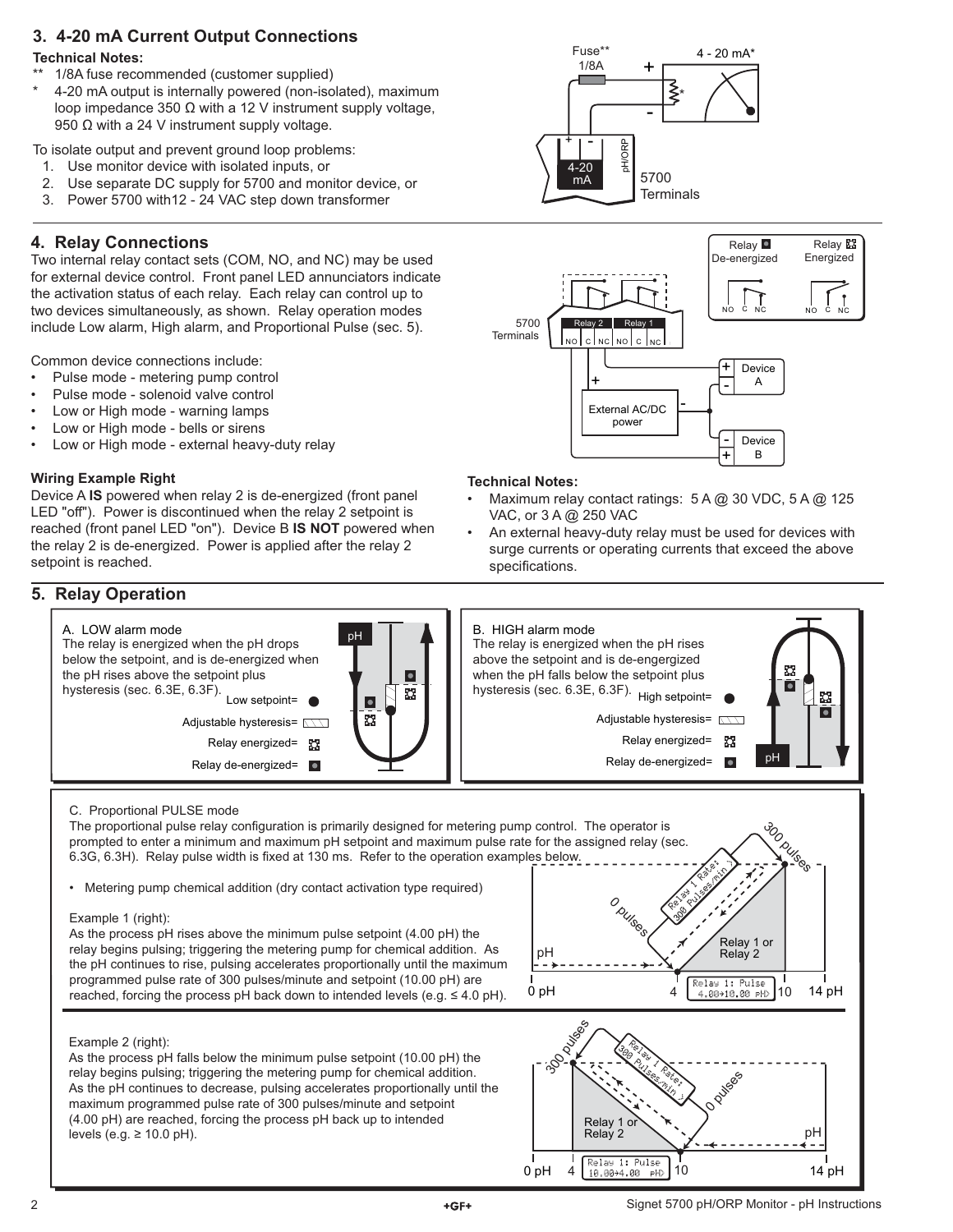## **6. Menu Functions**

To access either CALIBRATE or OPTIONS menus, press and hold the ENTER key as illustrated below:



#### **Menus:**

- **VIEW menu (sec. 6.1):** The VIEW menu is displayed during standard operation. The operator can navigate freely through the menu by pressing either UP or DOWN arrow keys.
- **CALIBRATE Menu (sec. 6.3):** The CALIBRATE menu contains all critical display setup and output parameters. A simple security code feature prevents unauthorized tampering. The operator is required to enter a simple access code for menu access. The same code also unlocks OPTIONS menus.
- **OPTIONS Menu (sec. 6.4):** The OPTIONS menu contains setup and display features that are seldom accessed for minor display or output adjustments.
- **Reversible Dial**

 Your 5700 includes a reversible dial face for ORP use. See enclosed ORP manual for operation details.



#### **1 2 3** Choose: Change: Save: ⊥H <del>T</del> **Menu Displays A - H:**  7.04 PH (Factory default displays shown in A.  $+25.0$  °C menu column 1) pH/temperature A. Active pH and temperature display  $\overline{\phantom{a}}$ Input: B. B. Input display: shows electrode  $-3$   $mV$  input mV mV input C. Loop output display: shows the K loop current output level. Loop Output: C.  $12.94$   $mH$ D. pH range display: shows the Loop output programmed min and max meter range (sec. 6.3A)  $\blacksquare$  $\blacktriangledown$ Min+Max: PH E. Relay 1 display: this display shows D.  $0.00 + 14.00$ the programmed operation mode and setpoint for relay 1 (sec. 6.3E) Range  $\overline{\blacktriangle}$  $\overline{\mathbf{v}}$ F. Relay 2 display: this display shows Relay 1: Low E. the programmed operation mode 4.00 .PH and setpoint for relay 2 (sec. (6.3E) Relay 1  $\overline{\blacktriangle}$  $\overline{\mathbf v}$ G. Last calibration: this display shows Relay 2: High F. a user defined setup date for 10.00 РH maintenance records. This feature is not an internal timer or Relay 2 ∩ calender. Last CAL: G. H. EASY CAL: press the right arrow  $01 - 01 - 98$ key to access the EASY CAL buf-Last calibration fer calibration procedure (sec. 6.2).  $\blacktriangle$ EASY Press and release to access H. CAL: Þ.  $\mathsf{F}$ EASY CAL Procedure Buffer calibration ↑A *See EASY CAL Procedure (Section 6.2)*

## **6.1 VIEW Menu**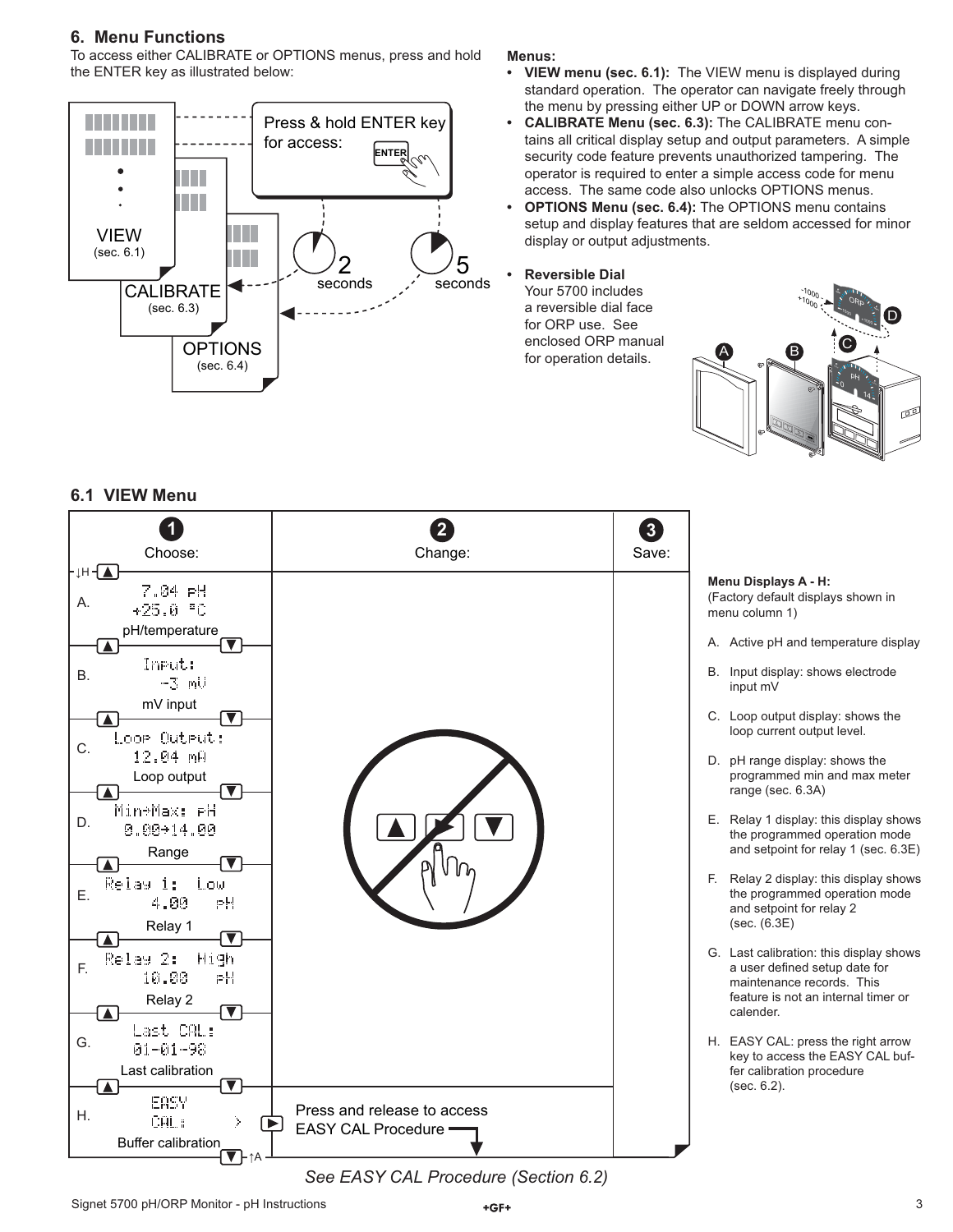## **6.2 EASY CAL Procedure**

#### **Requirements**

- This procedure simplifies system calibration using standard pH buffers. Use pH 4.0, 7.0, 10.0 pH  **buffers only (sec. 7).** If standard pH buffers are not available, the system can be calibrated us-
- ing
- the CALIBRATE menu temperature, standard, and slope settings (sec. 6.3B-D).
- Access CALIBRATE menu (sec. 6.3B) and set sensor temperature before performing EASY CAL for new electrode installation.



#### **Technical notes:**

The difference between the actual mV reading and value shown in the table below is a good indication of the pH electrode condition. Differences in excess of 50 mV indicate a need to service the electrode. Refer to electrode manual for maintenance recommendations.

#### Theoretical mV values

| pH @ 25 °C     | mV       |
|----------------|----------|
| 2              | $+296$   |
| 3              | $+237$   |
| $\overline{4}$ | $+177$   |
| 5              | $+118$   |
| 6              | $+59$    |
| 7              | $\Omega$ |
| 8              | - 59     |
| 9              | $-118$   |
| 10             | - 177    |
| 11             | - 237    |
| 12             | - 296    |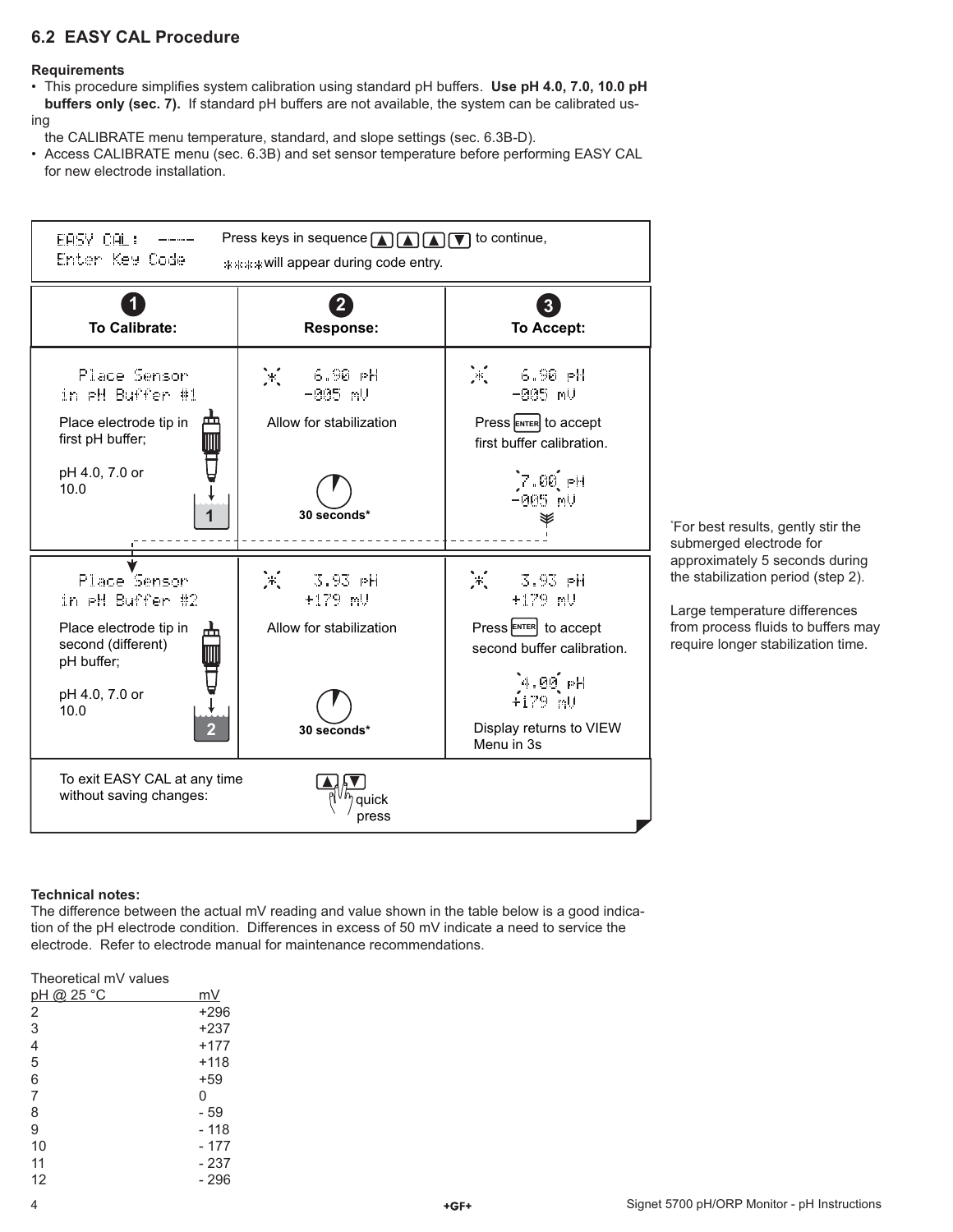## **6.3 CALIBRATE Menu**

## **Requirements**

System calibration is possible with two known pH solutions within 0 to 14 pH and an accurate reference thermometer. The EASY CAL procedure (sec. 6.2) is recommended when standard pH buffers are available. If EASY CAL is performed, manual calibration steps B - D below are not required. Always calibrate solution temperature first (step B below) before setting pH standard and slope (steps C - D below). Single point calibration can be done by setting "Set Standard" (step C) only. Dual point calibration (recommended) can be done by setting "Set Standard" followed by "Set Slope" (steps B-C).



## **Quick Reference Calibration Procedures:**

- **2-Point Quick Calibration** (recommended):
- 1. Verify/enter solution temperature ±0.5 °C (step B)
- 2. Set solution standard (step C)
- 3. Set solution slope (step D)
- **1-Point Calibration** (optional):
- 1. Verify/enter solution temperature ±0.5 °C (step B)
- 2. Set solution standard (step C)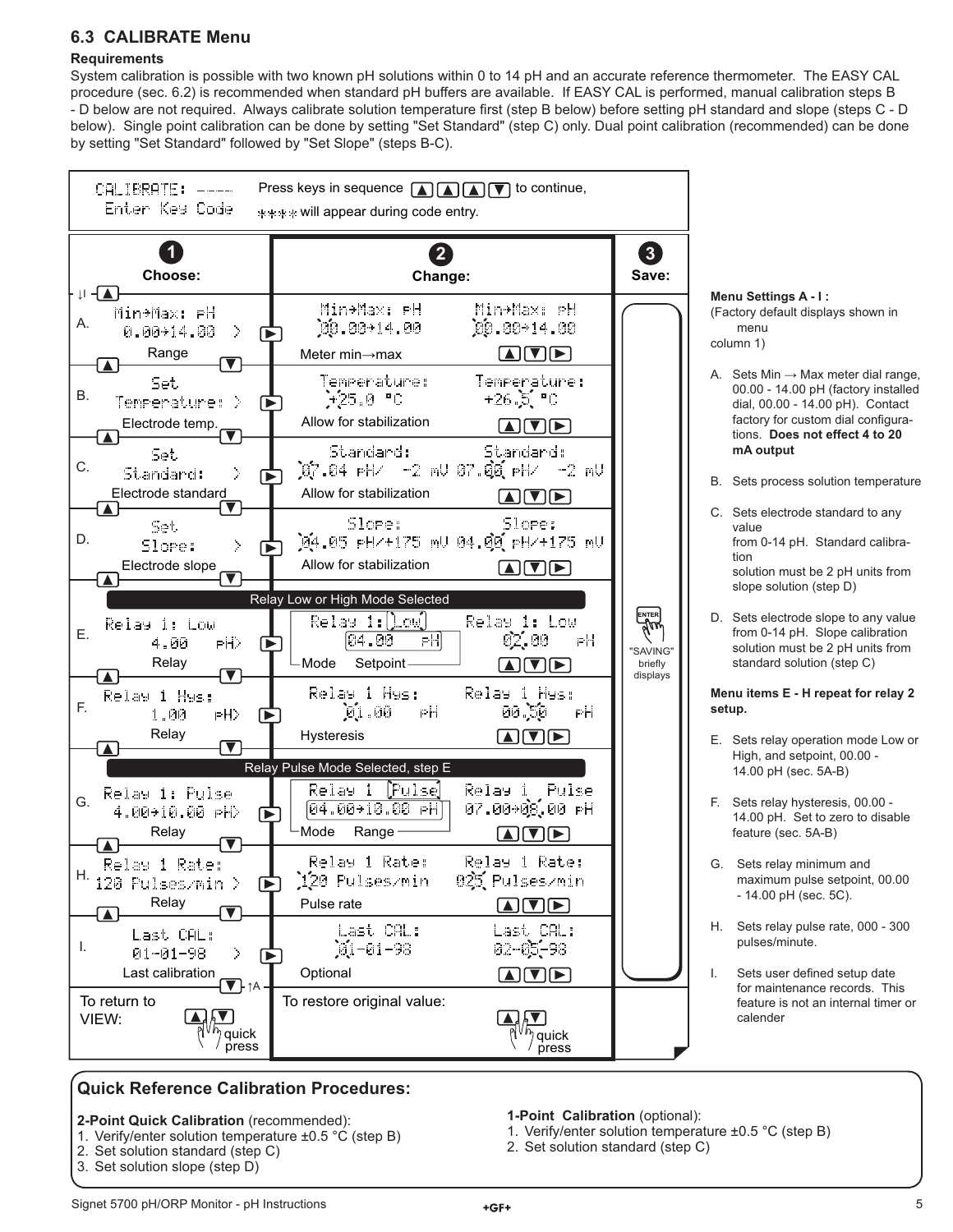## **6.4 OPTIONS Menu**



# (Factory default displays shown in

- A. Selects display contrast: 5 levels
- B. Sets 4 mA setpoint: 00.00 14.00 pH. 4 mA and 20 mA set-
- C. Sets 20 mA setpoint: 00.00 - 14.00 pH. 20 mA and 4 mA setpoints are reversible
- D. Adjusts 4 mA output: 3.0 to 5.0 mA (overrides factory 4.00 mA
- E. Adjusts 20 mA output: 19 to 21 mA (overrides factory 20.00 mA
- F. Selects temperature display: °C or °F. Recalibration is not required when switching from Celsius to Fahrenheit.

## **7. Parts and Accessories**



Splashproof rear cover #3-5000.395 (code 198 840 227)



5 x 5 inch adapter plate for Signet retrofit #3-5000.399 (code 198 840 224)



Optional surface mount bracket #3-5000.598 (code 198 840 225)

- Power supply, 120 VAC 24 VAC, #3-5000.075
- pH buffer kit, pH 4.0, 7.0, 10.0, #3-0700.390 (code 198 864 403)
- Front snap-on bezel, #3-5000.525 (code 198 840 226)
- 5700 pH/ORP instruction sheet, #3-5700.090-1 (code 198 869 915)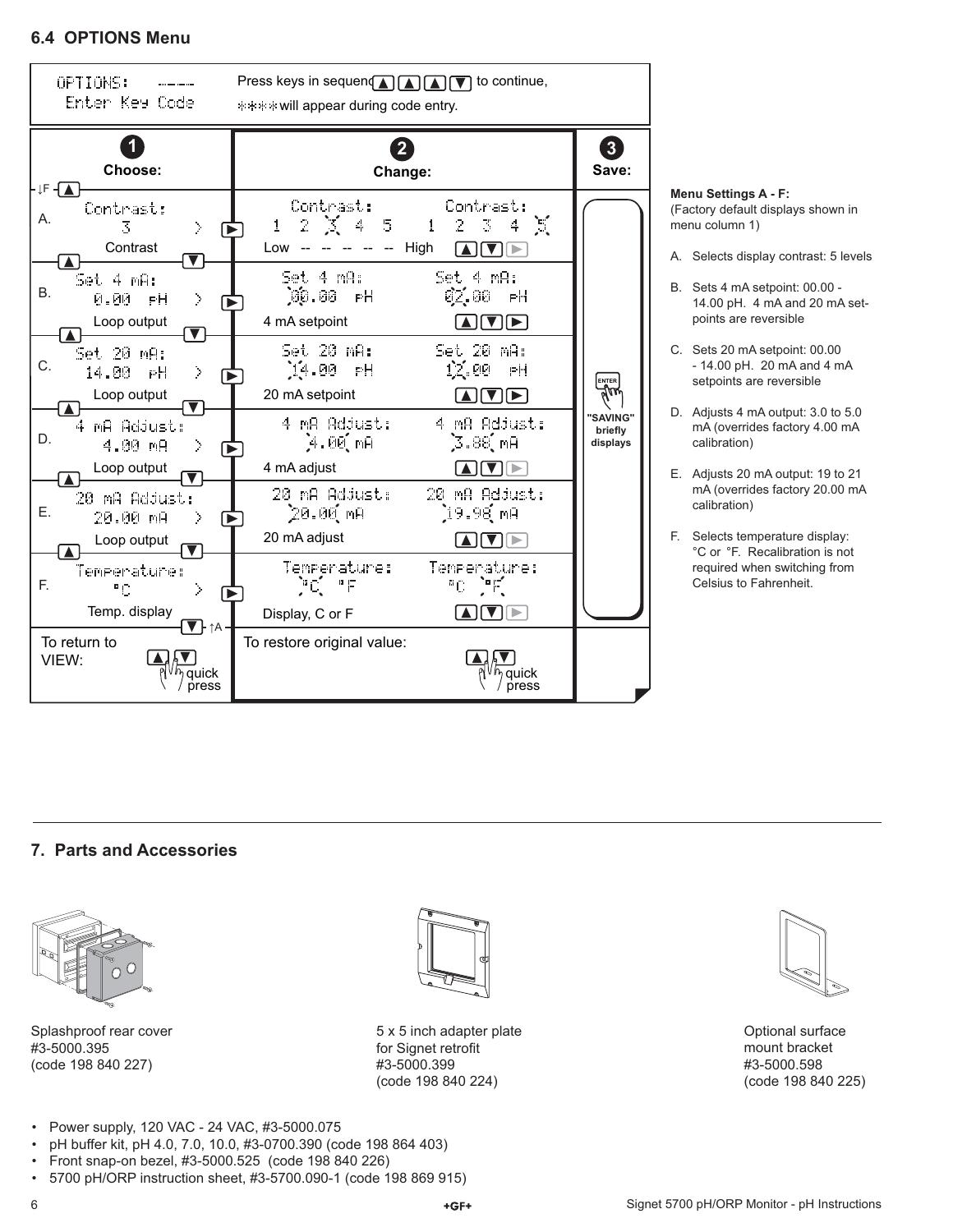## **8. Specifi cations**

#### **General**

| Compatible electrodes: | Signet 3-2720 pH/ORP          |
|------------------------|-------------------------------|
|                        | Preamplifier/Electrode System |

Accuracy: ±0.2% of full scale

Input range:

• pH: 0 to 14, optically isolated **(standard 0 - 14 pH dial included)** • Temperature input:  $3 kΩ$  Balco, -25 to 120 °C (-13 to 248 °F),

optically isolated

Enclosure:

- Rating: NEMA 4X/IP65 front
- Dimensions: 1/4 DIN, 96 x 96 x 88 mm (3.8 x 3.8 x 3.5 in.)
- Case: ABS plastic
- Keypad: Sealed 4-key silicone rubber
- Weight: Approximately 500 g (18 oz.)

#### Display:

- Type: Microprocessor controlled air-core meter movement and backlit Alphanumeric 2 x 16 LCD
- Update rate: <1s
- Contrast: User selected
- Relay annunciators: 2 LEDs

#### **Environmental**

Operating temp.: -10 to 55 °C (14 to 131 °F), 50 °C (122 °F)

Altitude: 4000 m max. Pollution degree: 2

 max. with optional rear cover Storage temp.:  $-15$  to 80 °C (5 to 176 °F) Relative humidity: 0 to 95%, non-condensing

## **Electrical**

Power requirements:

• 12 to 24 VDC or 12 to 24 VAC, unregulated, 50-60 Hz, 10 W max.

Relay contacts (2 sets):

- Mechanical SPDT contacts
- Max. voltage rating: 5 A @ 30 VDC, 5 A @ 125 VAC, or 3 A @ 250 VAC, (power factor = 1.0)
- Hysteresis: User adjustable

Current output:

- 4 to 20 mA, non-isolated, internally powered, fully adjustable and reversible
- Update rate: <1s
- Max loop impedance:  $350 \Omega$  with a 12 V instrument supply voltage, 950 Ω with a 24 V instrument supply voltage
- Accuracy: ±0.1% of max. range

| Noise immunity:  | EN50082-2 |
|------------------|-----------|
| Noise emissions: | EN55011   |
| Safety:          | EN61010-1 |

## **Agency Approvals**

- CE, UL listed
- Manufactured under ISO 9001

#### **Dimensions**



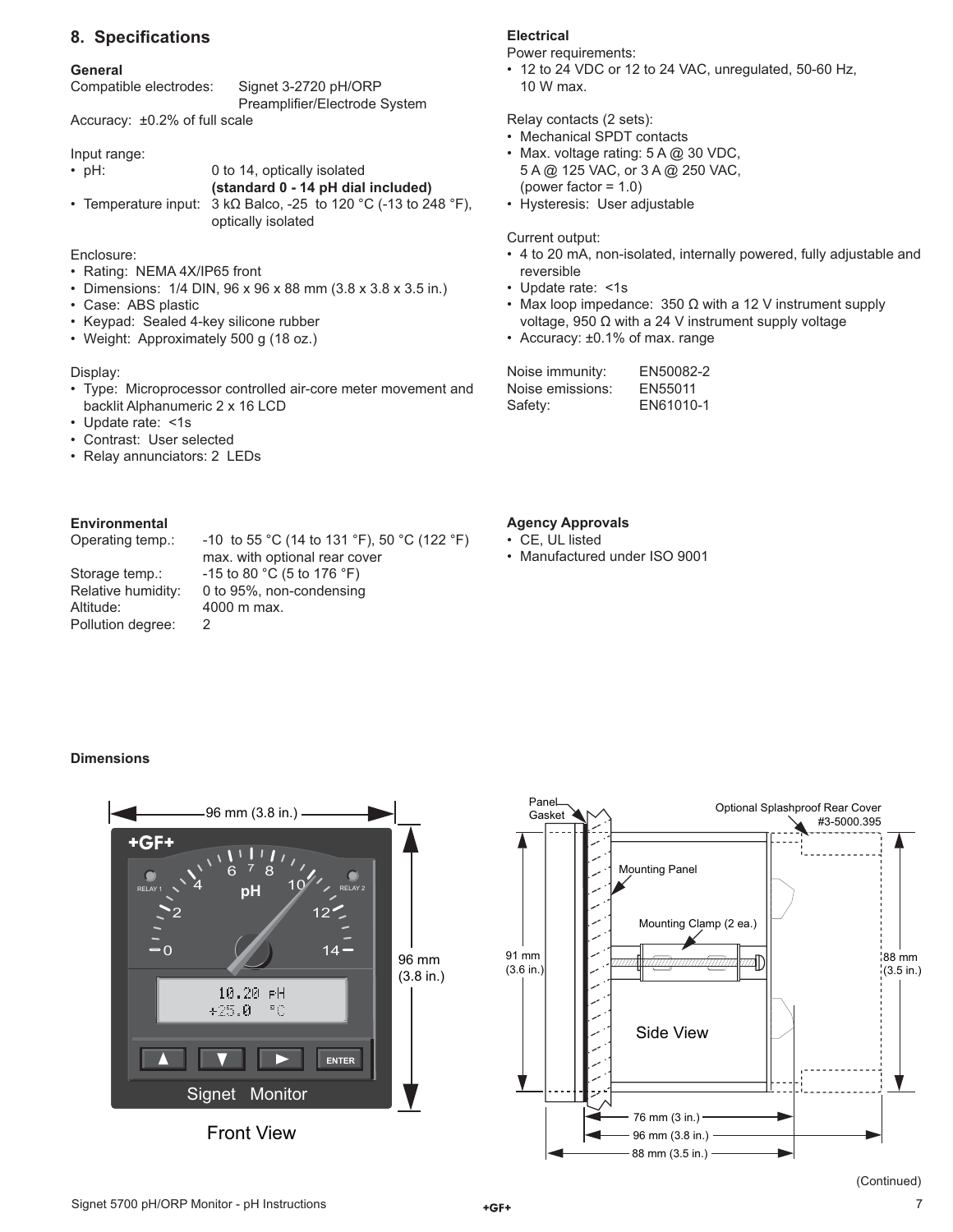

## **9. Quick Reference Menu Parameters**

**9.1 VIEW Menu Setup Parameters** (sec. 6.1)

|    | <b>Menu</b><br><b>Parameters</b> | <b>Display</b><br><b>Description</b>          | Range                                              | <b>Factory</b><br><b>Default</b> |
|----|----------------------------------|-----------------------------------------------|----------------------------------------------------|----------------------------------|
| А. | 7.04 PH<br>+25.0 °C              | • Process pH<br>•Process temperature          | $\cdot$ 00.00 - 14.00 pH<br>• Process temperature  | n/a<br>n/a                       |
| В. | Input:<br>$-3$ $mU$              | Electrode mV<br>input                         | $-414 -$<br>$+414$ mV                              | n/a                              |
| C. | Loor Outrut:<br>12.04 mA         | Current loop<br>output                        | $3 - 21$ mA                                        | n/a                              |
| D. | Min÷Max: PH<br>$0.00 \pm 14.00$  | $Min \rightarrow Max$ meter<br>and dial range | $00.00 - 14.00$ pH                                 | 00.00 - 14.00 pH                 |
| Е. | Relay 1:<br>l ou<br>4.00<br>РH   | • Relay 1 mode<br>• Relay 1 setpoint          | Low, High, or Pulse,<br>00.00 - 14.00 pH           | $\log$<br>$4.00$ pH              |
| E. | Relay 2: High<br>РH<br>10.00     | • Relay 2 mode<br>• Relay 2 setpoint          | Low, High, or Pulse,<br>00.00 - 14.00 pH           | High<br>10.00 pH                 |
| G. | Last CAL:<br>01-01-98            | Last calibration<br>date                      | $39 - 39 - 99$                                     | $01 - 01 - 98$                   |
| н. | <b>EASY</b><br>X<br>CAL:         | <b>EASY CAL</b><br>procedure                  | Two buffers required:<br>pH 4, 7, or 10 (sec. 6.2) | n/a                              |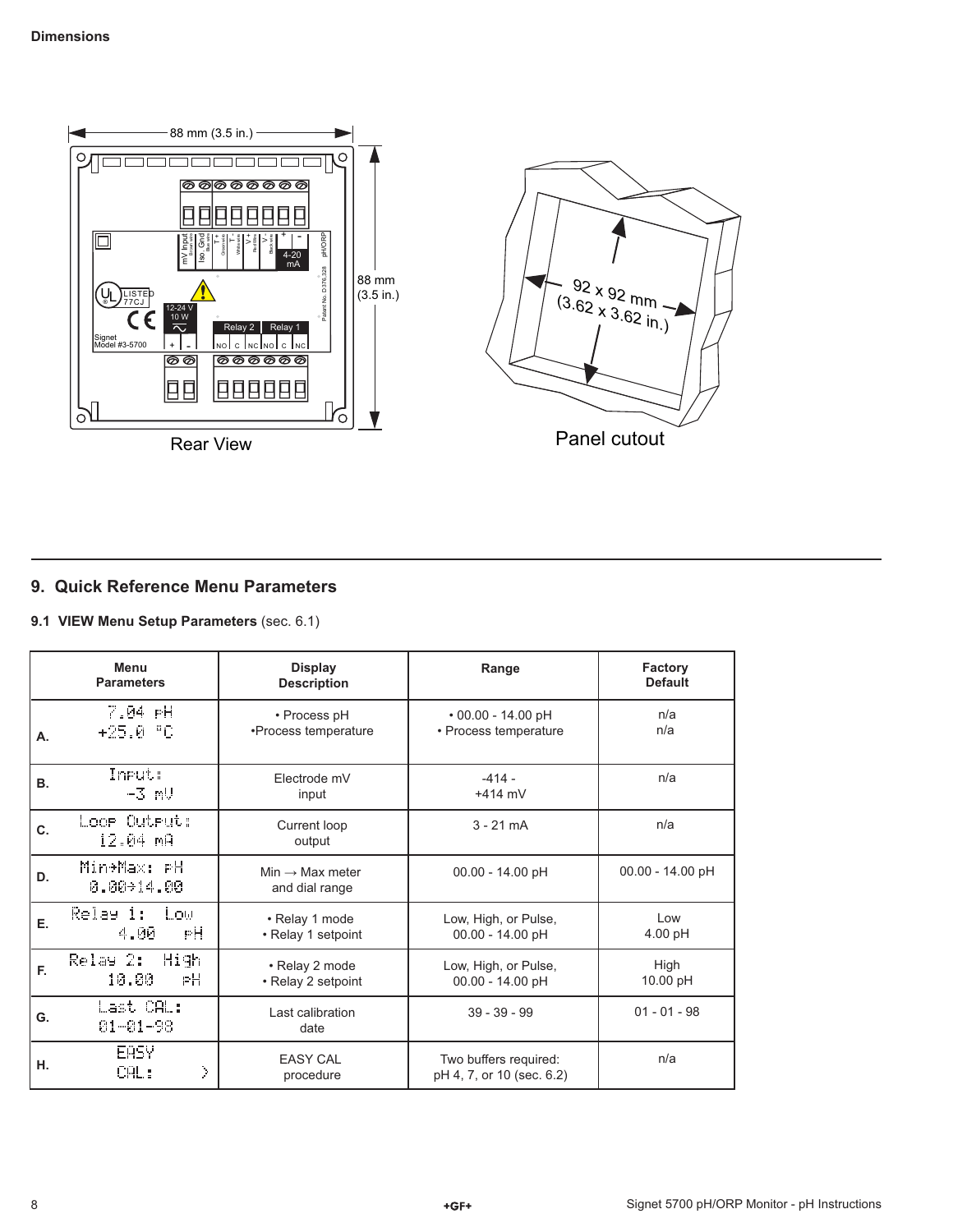# **9.2 CALIBRATE Menu Setup Parameters (sec. 6.3)**

|           | Menu<br><b>Parameters</b>                  | <b>Display</b><br><b>Description</b>      | Range                                                     | Factory<br><b>Default</b> |
|-----------|--------------------------------------------|-------------------------------------------|-----------------------------------------------------------|---------------------------|
| А.        | Min÷Max: <del>P</del> H<br>0.0014.00<br>D. | Min $\rightarrow$ max<br>meter dial range | 00.00 - 14.00 pH                                          | 00.00 - 14.00 pH          |
| <b>B.</b> | Set.<br>Temperature: >                     | Process<br>temperature                    | Solution temperature<br>30 C (86 F)                       | n/a                       |
| C.        | Set.<br>Standard:<br>X                     | Manual electrode standard<br>calibration  | 00.00 - 14.00 pH<br>(must be 2 pH units<br>from Slope     | n/a                       |
| D.        | Set.<br>X<br>Slore:                        | Manual electrode slope<br>calibration     | 00.00 - 14.00 pH<br>(must be 2 pH units<br>from Standard) | n/a                       |
| Е.        | Relay i: Low<br>PH)<br>4.คิค               | • Relay 1 mode<br>• Relay 1 setpoint      | Low or High<br>00.00 - 14.00 pH                           | Low<br>$4.00$ pH          |
| E.        | Relay<br>1 Hys:<br>PH)<br>1.00             | Relay 1 hysteresis                        | 00.00 - 14.00 pH                                          | $1.00$ pH                 |
| G.        | Relay 1: Pulse<br>4.00+10.00 PH)           | • Relay 1 mode<br>• Relay 1 range         | Pulse<br>00.00 - 14.00 pH                                 | 4.00 - 10.00 pH           |
| н.        | Relay 1 Rate:<br>120 Pulses/min >          | Relay 1<br>pulse rate                     | $000 - 300$<br>pulses/minute                              | 120<br>pulses/minute      |
| L.        | Last CAL:<br>У<br>01-01-98                 | Last calibration<br>date                  | $00 - 00 - 00 -$<br>$39 - 39 - 99$                        | $01 - 01 - 98$            |

**Relay mode and setpoint displays repeat for relay 2 setup**

# **9.3 OPTIONS Menu Setup Parameters (sec. 6.4)**

|    | Menu<br><b>Parameters</b>      | <b>Display</b><br><b>Description</b> | Range                    | Factory<br><b>Default</b> |
|----|--------------------------------|--------------------------------------|--------------------------|---------------------------|
| Α. | Contrast:<br>X<br>3            | Display contrast                     | $0$ to $5$               | 3                         |
| В. | Set 4 mA:<br>X<br>0.00<br>РH   | 4 mA setpoint                        | $00.00 - 14.00$ pH       | $0.00$ pH                 |
| C. | Set 20 mA:<br>X<br>14.00<br>РĦ | 20 mA setpoint                       | 00.00 - 14.00 pH         | 14.00 pH                  |
| D. | 4 MA Adjust:<br>X<br>$4.00$ mg | 4 mA adjust                          | 3.0 to 5.0 mA            | 4.00 mA                   |
| Е. | 20 MA Adjust:<br>20.00 mA<br>X | 20 mA adjust                         | 19 to 21 mA              | 20.00 mA                  |
| F. | Temperature:<br>Σ<br>۰c        | Temperature<br>display               | Celsius or<br>Fahrenheit | C                         |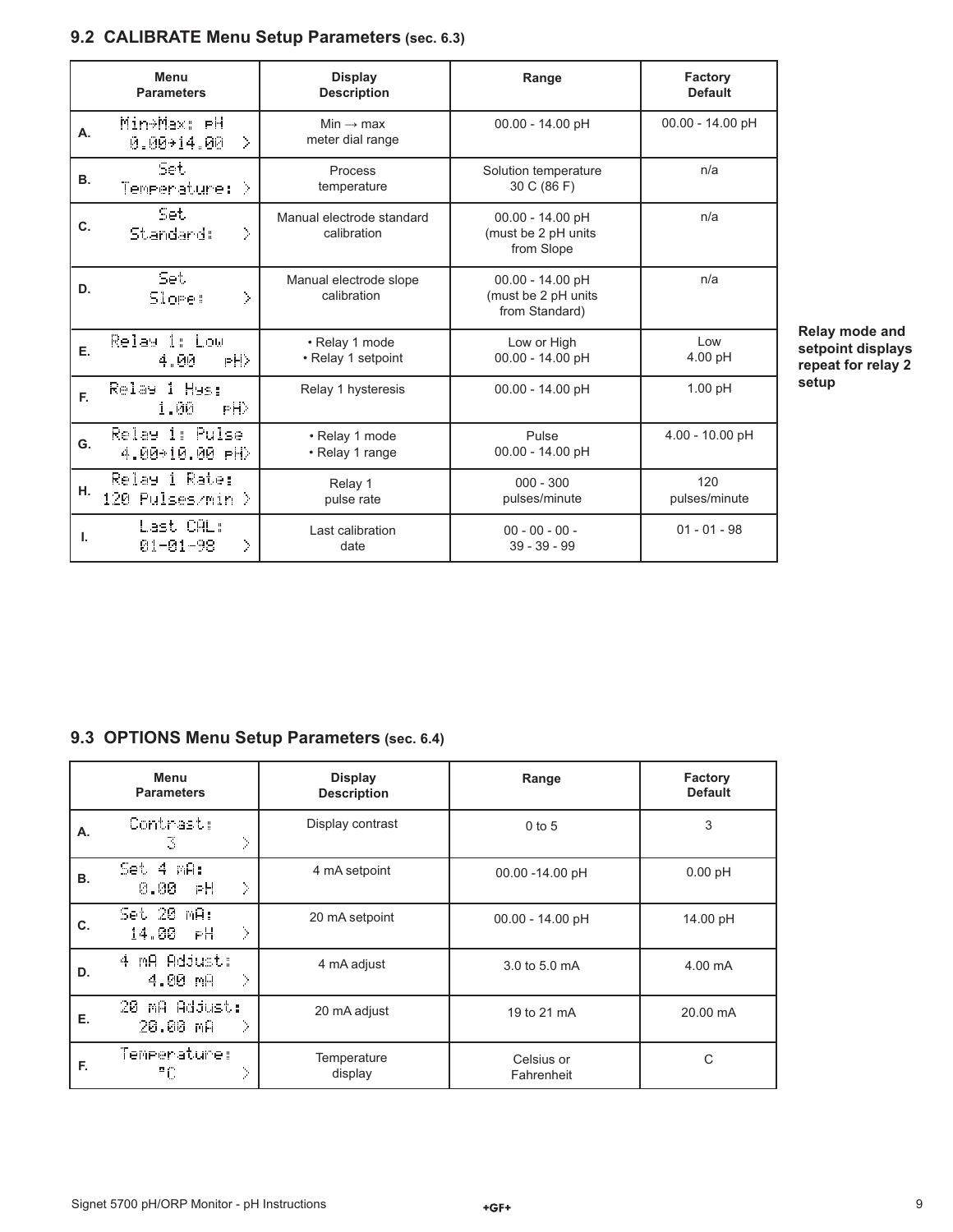# **10. Troubleshooting**

|     | <b>Display</b>                                              | Problem                                                                                                          | <b>Solution</b>                                                                                                                                                                                                                                                                                                                                                                                                                                                                                                                                                                                                                                                                                                                                                                                                                                                                                                                                                                                                                                                                                                                       |
|-----|-------------------------------------------------------------|------------------------------------------------------------------------------------------------------------------|---------------------------------------------------------------------------------------------------------------------------------------------------------------------------------------------------------------------------------------------------------------------------------------------------------------------------------------------------------------------------------------------------------------------------------------------------------------------------------------------------------------------------------------------------------------------------------------------------------------------------------------------------------------------------------------------------------------------------------------------------------------------------------------------------------------------------------------------------------------------------------------------------------------------------------------------------------------------------------------------------------------------------------------------------------------------------------------------------------------------------------------|
| 1.  | ORP: +1000 mV<br>Input: + 998 mV<br>(example <sup>†</sup> ) | ORP electrode<br>installed in preamplifier                                                                       | Remove ORP electrode and replace with recommended pH<br>electrode (sec. 2)                                                                                                                                                                                                                                                                                                                                                                                                                                                                                                                                                                                                                                                                                                                                                                                                                                                                                                                                                                                                                                                            |
| 2A. | Out Of Range<br><b>CHECK SENSOR</b>                         | Electrode not installed in<br>preamplifier<br>Temperature input miscalibrated<br>or out of range during power up | 1) Verify temperature input connections and electrode instal-<br>lation (sec. 2)<br>2) Disconnect Green and White preamplifier wires from rear<br>T+ and T- terminals. Measure resistance across discon-<br>nected wires for 2.9 k $\Omega$ - 3.1 k $\Omega$ at 25 °C (77 °F). If mea-<br>sured resistance is out of range:<br>• Wrong electrode installed in preamplifier (ORP elec-<br>trode=10 $k\Omega$ ). Replace ORP electrode with pH electrode.<br>• Faulty preamplifier contacts, see preamplifier manual for<br>additional information.<br>• Faulty electrode, see electrode manual for additional infor-<br>mation.<br>3) To verify instrument input:<br>• Disconnect Green and White preamplifier wires from rear<br>T+ and T- terminals, then install a 3 $k\Omega$ fixed resistor across<br>the terminals.<br>• Power instrument and verify 25 °C (77 °F) on display. If 25<br>°C (77 °F) is not displayed, calibrate temperature input for<br>25 °C (sec. 6.3B).<br>• If instrument displays correctly after calibration, instrument<br>is ok.<br>If error condition persists, instrument requires factory<br>service. |
| 2B. | <b>CHECK</b><br>SENSOR?                                     | Temperature input missing or<br>out of range during power up                                                     | Refer to solution steps 1 - 3 above.                                                                                                                                                                                                                                                                                                                                                                                                                                                                                                                                                                                                                                                                                                                                                                                                                                                                                                                                                                                                                                                                                                  |
|     | 2C. Temperature Bad<br><b>CHECK SENSOR</b>                  | Temperature input missing or<br>out of range during EASY CAL<br>procedure (sec. 6.2)                             | Refer to solution steps 1 - 3 above                                                                                                                                                                                                                                                                                                                                                                                                                                                                                                                                                                                                                                                                                                                                                                                                                                                                                                                                                                                                                                                                                                   |
| 3.  | Out Of Range<br>Use Manual Cal                              | pH buffers other than pH 4, 7,<br>10 used during EASY CAL<br>procedure or electrode has<br>excess offset         | • Use pH 4, 7, 10 buffers for EASY CAL procedure (sec.<br>$6.2$ ).<br>• Use manual calibration to set standard and slope (sec.<br>6.3C, 6.3D)<br>• Clean electrode (see electrode manual) then retry EASY<br>CAL (sec. 6.2)                                                                                                                                                                                                                                                                                                                                                                                                                                                                                                                                                                                                                                                                                                                                                                                                                                                                                                           |
| 4.  | ! Same Buffer                                               | Same pH buffer used for<br>EASY CAL buffer 1 and 2                                                               | Use different pH 4, 7, 10 buffer for EASY CAL procedure<br>solution #1 and<br>solution #2 (sec. 6.3).                                                                                                                                                                                                                                                                                                                                                                                                                                                                                                                                                                                                                                                                                                                                                                                                                                                                                                                                                                                                                                 |
| 5.  | 15.00 pH<br>$+25.0 °C$                                      | Excessive mV input from<br>preamplifier                                                                          | Faulty preamplifier, refer to preamplifier manual for addi-<br>tional information<br>To verify instrument input:<br>• Disconnect Brown and Blue preamplifier wires and Install<br>shorting strap<br>(jumper) across mV input and Iso Gnd terminals.<br>• Power instrument and verify 7.00 pH on display. If 7.00 pH<br>is not<br>displayed, calibrate "Set Standard" input for 7.00 pH (sec.<br>6.3C)<br>• If instrument displays correctly after calibration, instrument<br>is ok.<br>If error condition persists, instrument requires factory<br>service.                                                                                                                                                                                                                                                                                                                                                                                                                                                                                                                                                                           |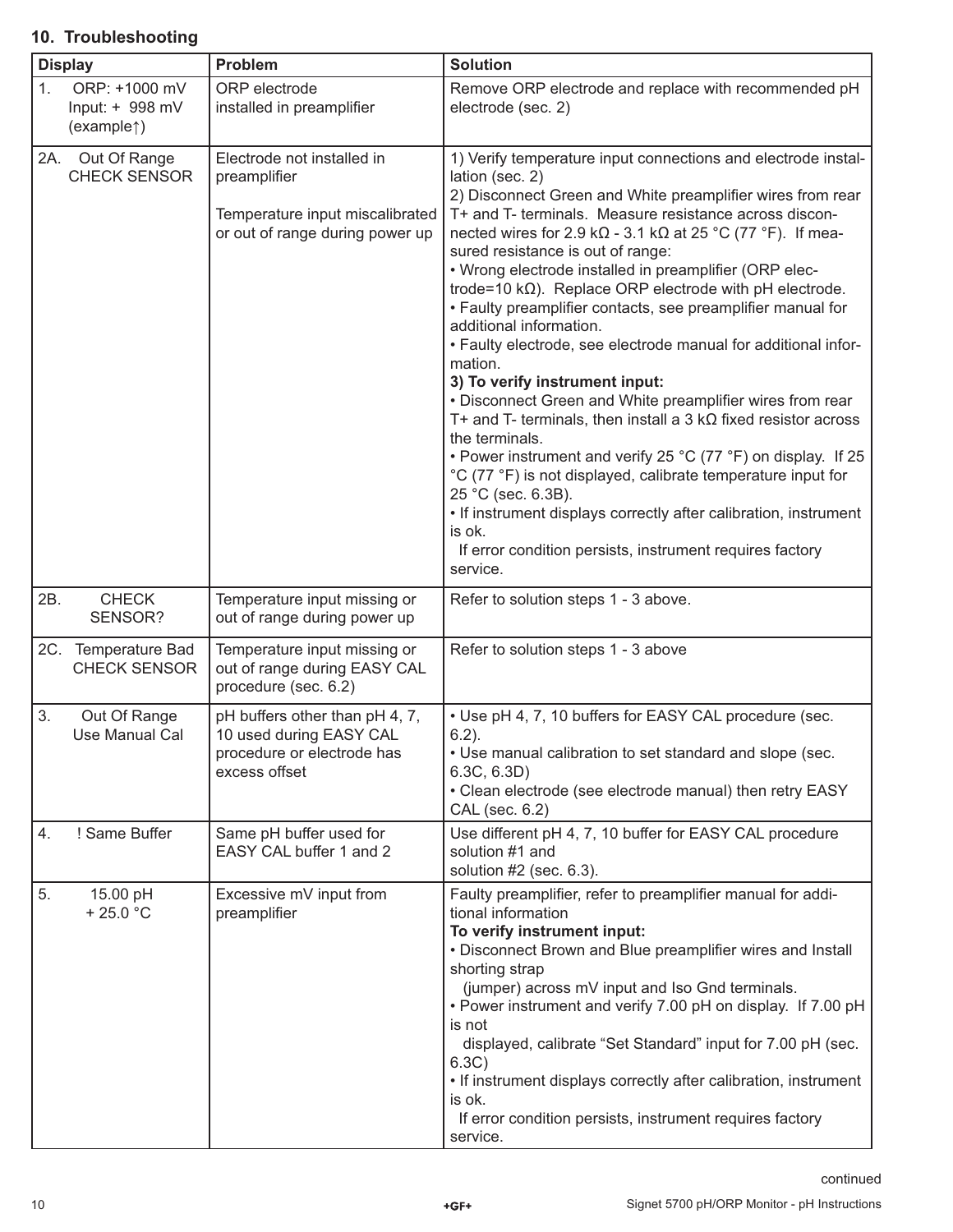| <b>Display</b>                                  | <b>Problem</b>                                                                         | <b>Solution</b>                                                                                                                                                                                                                            |
|-------------------------------------------------|----------------------------------------------------------------------------------------|--------------------------------------------------------------------------------------------------------------------------------------------------------------------------------------------------------------------------------------------|
| 6.<br>! pH Must Be<br>14.00 Or Less             | pH input out of range or<br>improperly entered during<br>Standard or Slope calibration | A) Use two solutions of known pH within 00.00 - 14.00 pH range<br>for manual Standard and Slope calibration (sec. 6.3C, 6.3D).<br>B) Enter pH value only within 0.00 - 14.00 pH during standard<br>or slope calibration (sec. 6.3C - 6.3D) |
| 7. Slope Too Close<br>To Standard               | pH slope calibration too close to<br>pH standard calibration                           | (CALIBRATE Menu sec. 6.3D only)<br>Calibrate pH slope using a pH solution $\geq$ pH units from the pH<br>standard solution (sec. 6.3C, 6.3D).                                                                                              |
| 8<br>Value Must Be<br>14.00 Or Less             | Relay, 4 mA, or 20 mA setpoint<br>greater than 14.00 pH                                | Enter setpoint within 00.00 - 14.00 pH range (sec. 6.3E)                                                                                                                                                                                   |
| 9.<br>Value Must Be<br>300 Or Less              | Relay pulse setting greater than<br>300 pulses per minute                              | Enter relay pulse setting within 0 - 300 pulses per minute (sec.<br>6.3H)                                                                                                                                                                  |
| 10. SETUP READ<br><b>ERROR</b><br>Press any Key | Power fault occurred while<br>saving setup menu entry                                  | Press any key to reload factory defaults then reprogram system<br>setup parameters.                                                                                                                                                        |

## **11. Maintenance**

Clean the instrument case and front panel with a soft cloth and a mild liquid soap solution.

**Notes:**